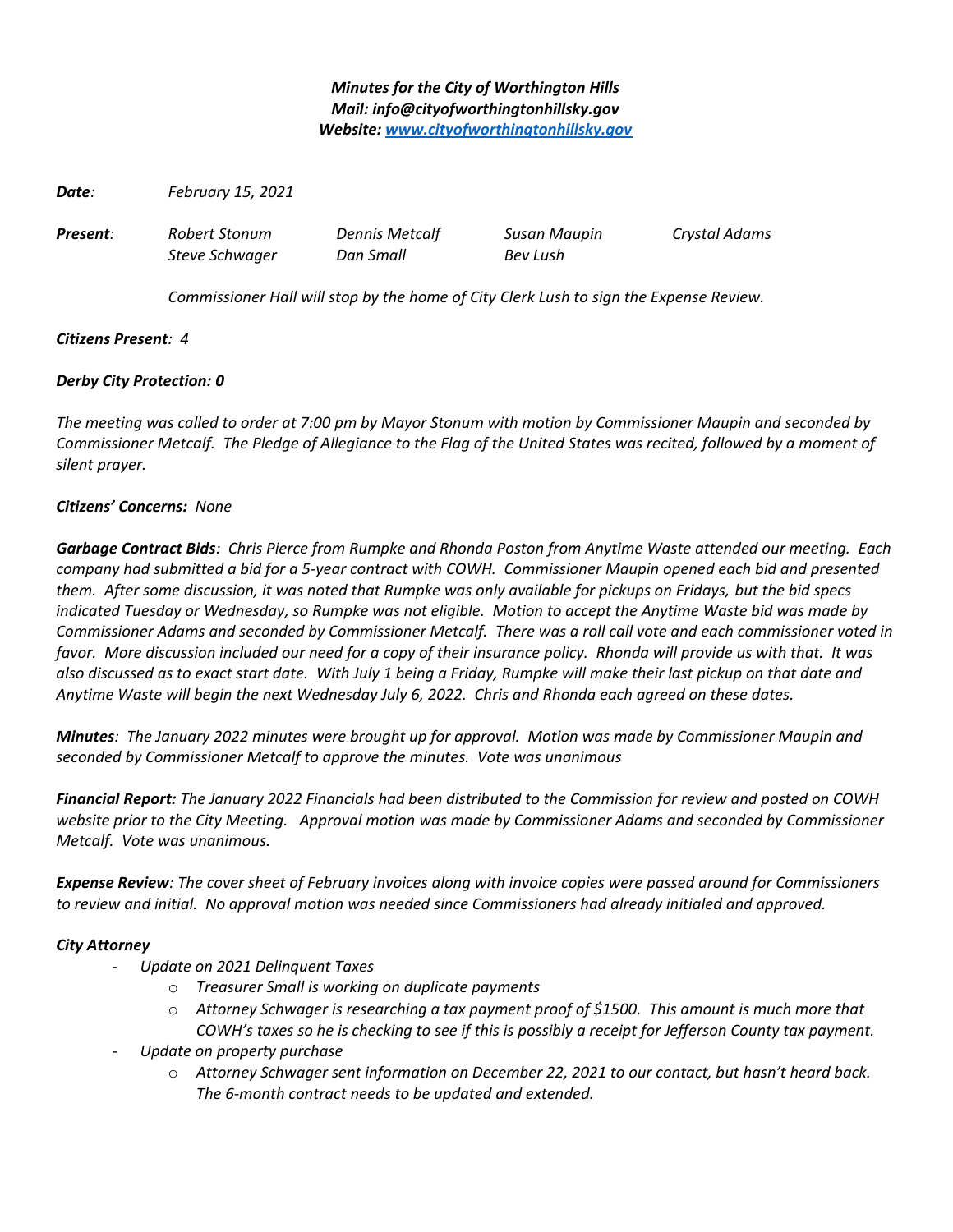## *Old Business*

- *Update on Emergency Preparedness Equipment*
	- o *The Mayor, each Commissioner, City Clerk, and City Treasurer all now have magnetic ID signs to put on the sides of their vehicles when involved with an emergency event. Mayor Stonum advised to be sure the sides of your vehicles are clean prior to attaching the signs.*
	- o *Mayor Stonum and Commissioner Metcalf have been in contact with Anchorage/Middletown Fire Department to get contact information. Hopefully will schedule a meeting for surrounding cities to inform everyone of needed information in the case of emergency event. Possibly hold this meeting on a 3rd Tuesday when we already have the meeting room reserved and paid for at Holiday Inn.*
- *Commissioner Metcalf reminded us of the monthly radio check and it will be on Channel 7 tonight.*

## *New Business:*

- *Mayor Stonum is highly concerned about a convicted felon living in a rental house in our city on Home Incarceration without being informed by Oldham County. He wants to know if it's legal to live in Jefferson County if on Home Incarceration from Oldham County. Is Oldham County checking on him? There has been possible city property damage. After Officer Mason advises Attorney Schwager of name and felonies, he will research all of this and advise the property owner.*
- *Mayor Stonum presented the State of the City message and the Proposed 2022-2023 Budget. He signed a copy of the State of the City message to be filed in the COWH file.*
- *Attorney Schwager did the first reading of the 2022-2023 Budget Ordinance. Only needed adjustment would be for the Trash, Recycle and Yard Waste contract increase.*
- *Attorney Schwager did the first reading of the 2022-2023 Tax Ordinance.*
- *Attorney Schwager did the first reading of the Insurance Rate Increase Ordinance should it be needed to follow any increase Metro Government may put in place.*
- *City Clerk Lush asked about delivery of Christmas Decorating Contest winnings. Mayor Stonum has delivered all prizes except for 4509 Micklenburg Court. No answer after a couple attempts so he will mail the prize to the residents at that address.*

# *Commissioner Reports:*

## *Utilities Commissioner Maupin:*

- *1/20/22 Emailed Commissioner Metcalf and copied council members about decals for cars in regards to emergency response.*
- *Mayor Stonum emailed the bid specs for trash removal for myself to review.*
- *1/23 I forwarded Bev the bid specs and Mayor Stonum's email to place ad in the Courier Journal.*
- *1/27 I replied to Mayor Stonum's email that I would like to attend the Pipeline training.*
- *1/28 Commissioner Hall emailed about a voicemail he received about the trash removal bid.*
- *I received an email from the Rep for Anytime Trash Removal requesting the bid specs along with a few questions.*
- 1/30 I drove the city for a streetlight check.
- *1/31 I forwarded Mayor Stonum the Anytime email for his assistance in answering a few questions. I emailed the Rep for Anytime answers to her questions along with the bid specs.*
- *Christopher Pierce the account rep for Rumpke emailed requesting the bid specs. along with additional questions. I forwarded the questions to Mayor Stonum.*
- *I emailed Christopher Pierce sending the bid specs and answered his questions.*
- *2/12 I received an email that a street light was down at the corner of Pulaski and Lunenberg.*
- *2/13 I phoned LG&E and reported the street light. The Rep said that it had been reported and the streetlight was removed. It needed repaired or replaced. Drove city for the streetlight check.*
- *2/14 Mayor Stonum called stating that he found the streetlight down on Pulaski and reported it.*
- *2/15 Attended the city meeting.*
- *Read all February emails*